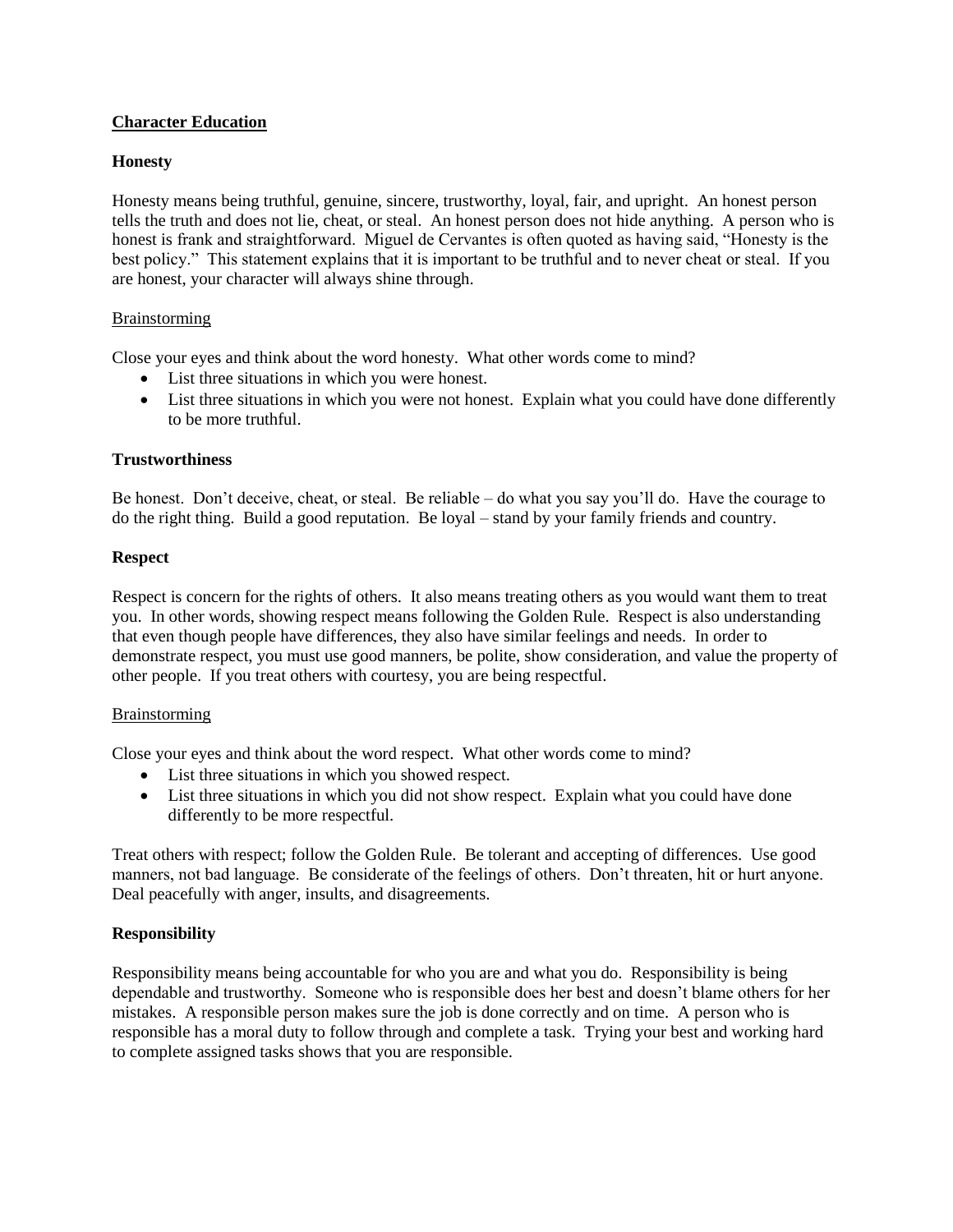### Brainstorming

Close your eyes and think about the word responsibility. What other words come to mind?

- List three situations in which you acted responsibly.
- List three situations in which you did not act responsibly. Explain what you could have done differently to be more responsible.

Do what you are supposed to do. Plan ahead. Persevere: keep on trying! Always do your best. Use selfcontrol. Be self-disciplined. Think before you act – consider the consequences. Be accountable for your words, actions, and attitudes. Set a good example for others.

### **Fairness**

Fairness means being impartial, just, or free of favoritism. It means treating everyone the same. Someone who is fair values equality and is willing to correct his mistakes. If you follow the rules and are honest and reasonable, you are demonstrating fairness. Sometimes, it may be difficult for you to understand fairness, but it is important to learn how to treat people equally. When you make sure that others are not treated badly and you do what is right, you are being fair.

### Brainstorming

Close your eyes and think about the word fairness. What other words come to mind?

- List three situations in which you showed fairness.
- List three situations in which you did not show fairness. Explain what you could have done differently to be more fair.

Play by the rules. Take turns and share. Be open-minded; listen to others. Don't take advantage of others. Don't blame others carelessly. Treat all people fairly.

### **Kindness**

Kindness is being generous, friendly, or warm-hearted. It means having a kind and gentle nature. Kindness involves doing good rather than harm. When practicing kindness, people show an understanding for others and treat them with respect. Kindness involves doing thoughtful deeds for people who are in need. It often means putting other people's feelings before your own. When people are kind, they feel compassion.

### Brainstorming

Close your eyes and think about the word kindness. What other words come to mind?

- List 3 situations in which you showed kindness.
- List 3 situations in which you did not show kindness. Explain what you could have done differently to be more kind.

#### Practicing Kindness

Ask students to think of something kind that someone has done for them. Showing and expressing thanks for a kind deed is a way of showing kindness in return. Have each student write a thank you note to someone for being kind.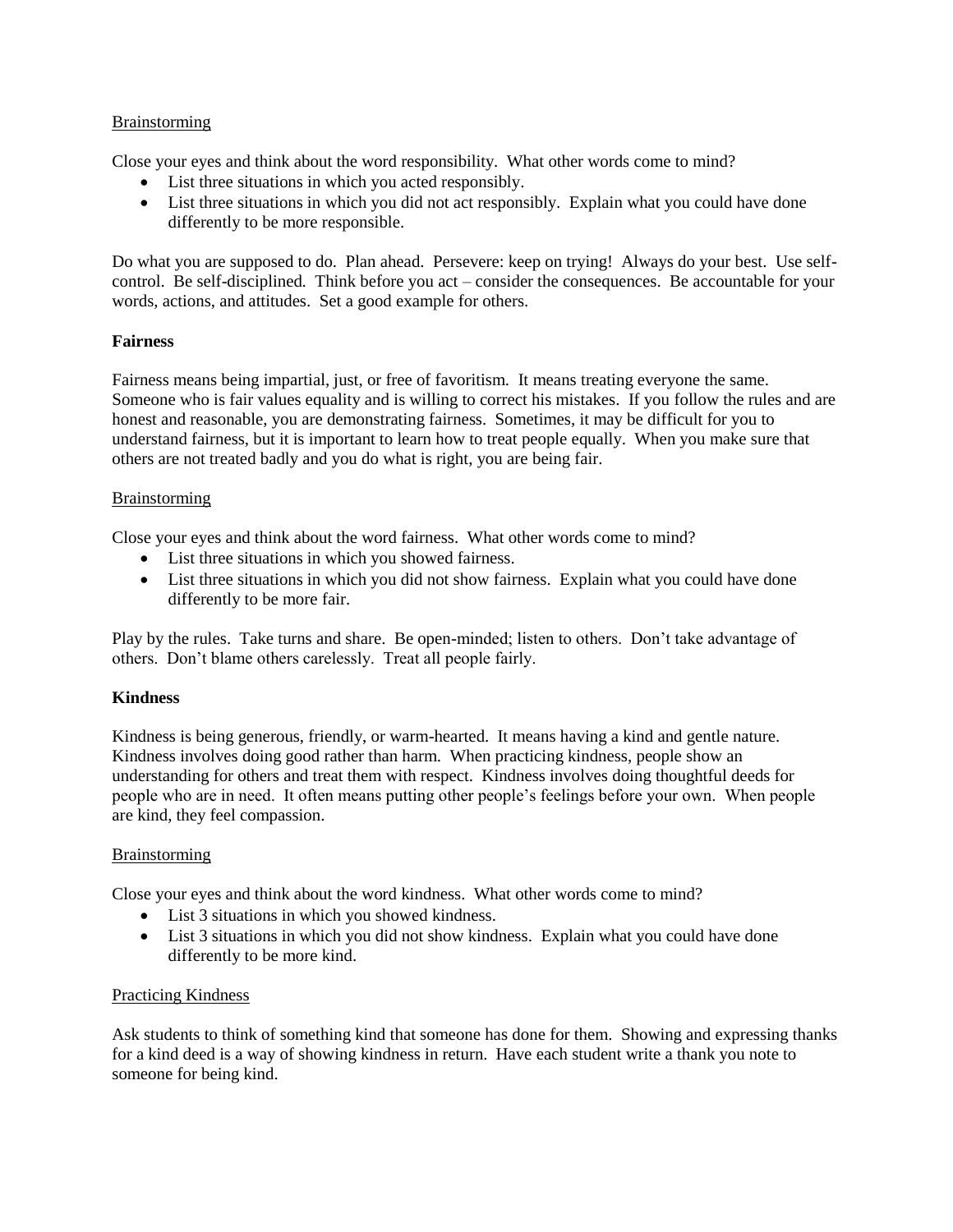# **Caring**

Be kind. Be compassionate and show you care. Express gratitude. Forgive others. Help people in need.

## **Citizenship**

Citizenship means doing your best to make your home, community, neighborhood, and school better places. A good citizen obeys rules and respects authority. In a democratic society, independence and freedom are treasured. As a good citizen, it is your duty and obligation to do your share to improve and honor these traditions.

### Brainstorming

Close your eyes and think about the word citizenship. What other words come to mind?

- List 3 situations in which you acted like a good citizen.
- List 3 situations in which you did not act like a good citizen. Explain what you could have done differently to be a better citizen.

Do your share to make your school and community better. Cooperate. Get involved in community affairs. Stay informed; vote. Be a good neighbor. Obey laws and rules. Respect authority. Protect the environment. Volunteer.

### **Courage**

Courage is the ability to face your fears with determination and confidence. It is the state of being brave, unafraid, and fearless. It takes courage to admit to others when you have made a mistake. Confronting pain, danger, and trouble are all examples of courage.

### **Brainstorming**

Close your eyes and think about the word courage. What other words come to mind?

- List 3 situations in which you showed courage.
- List 3 situations in which you did not show courage. Explain what you could have done differently to be more courageous.

#### **Perseverance**

Perseverance is the act or quality of holding to a course of action, belief, or purpose. To persist or act in spite of opposition or discouragement is to persevere. Sticking to a purpose or a goal and never giving up is another way to express the meaning of the word perseverance. To try and try again, no matter what obstacles are placed before you, demonstrates perseverance. When you stick with an activity regardless of its length or difficulty, you are showing perseverance.

### Brainstorming

Close your eyes and think about the word perseverance. What other words come to mind?

- List 3 situations in which you showed perseverance.
- List 3 situations in which you did not show perseverance. Explain what you could have done differently to be more resolute.